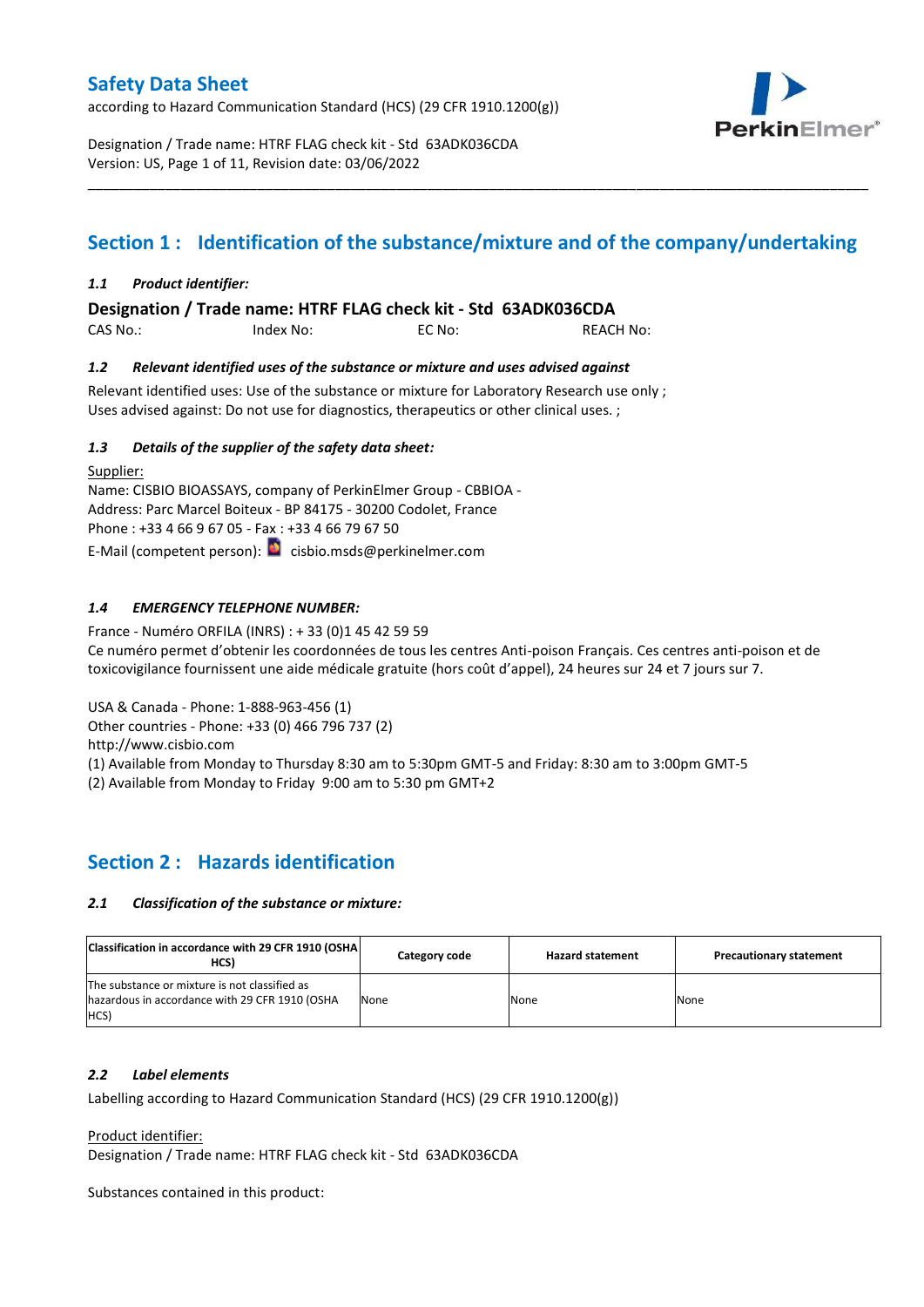according to Hazard Communication Standard (HCS) (29 CFR 1910.1200(g))

Designation / Trade name: HTRF FLAG check kit - Std 63ADK036CDA Version: US, Page 2 of 11, Revision date: 03/06/2022



Hazard pictograms

Signal word:

Hazard and precautionary statements:

#### *2.3 Other hazards*

The mixture does not contain substances classified as 'Substances of Very High Concern' (SVHC) >= 0.1% published by the European CHemicals Agency (ECHA) under article 57 of REACH. The mixture satisfies neither the PBT nor the vPvB criteria for mixtures in accordance with annexe XIII of the REACH regulations EC 1907/2006. ;

\_\_\_\_\_\_\_\_\_\_\_\_\_\_\_\_\_\_\_\_\_\_\_\_\_\_\_\_\_\_\_\_\_\_\_\_\_\_\_\_\_\_\_\_\_\_\_\_\_\_\_\_\_\_\_\_\_\_\_\_\_\_\_\_\_\_\_\_\_\_\_\_\_\_\_\_\_\_\_\_\_\_\_\_\_\_\_\_\_\_\_\_\_\_\_\_\_\_\_\_\_

Adverse human health effects: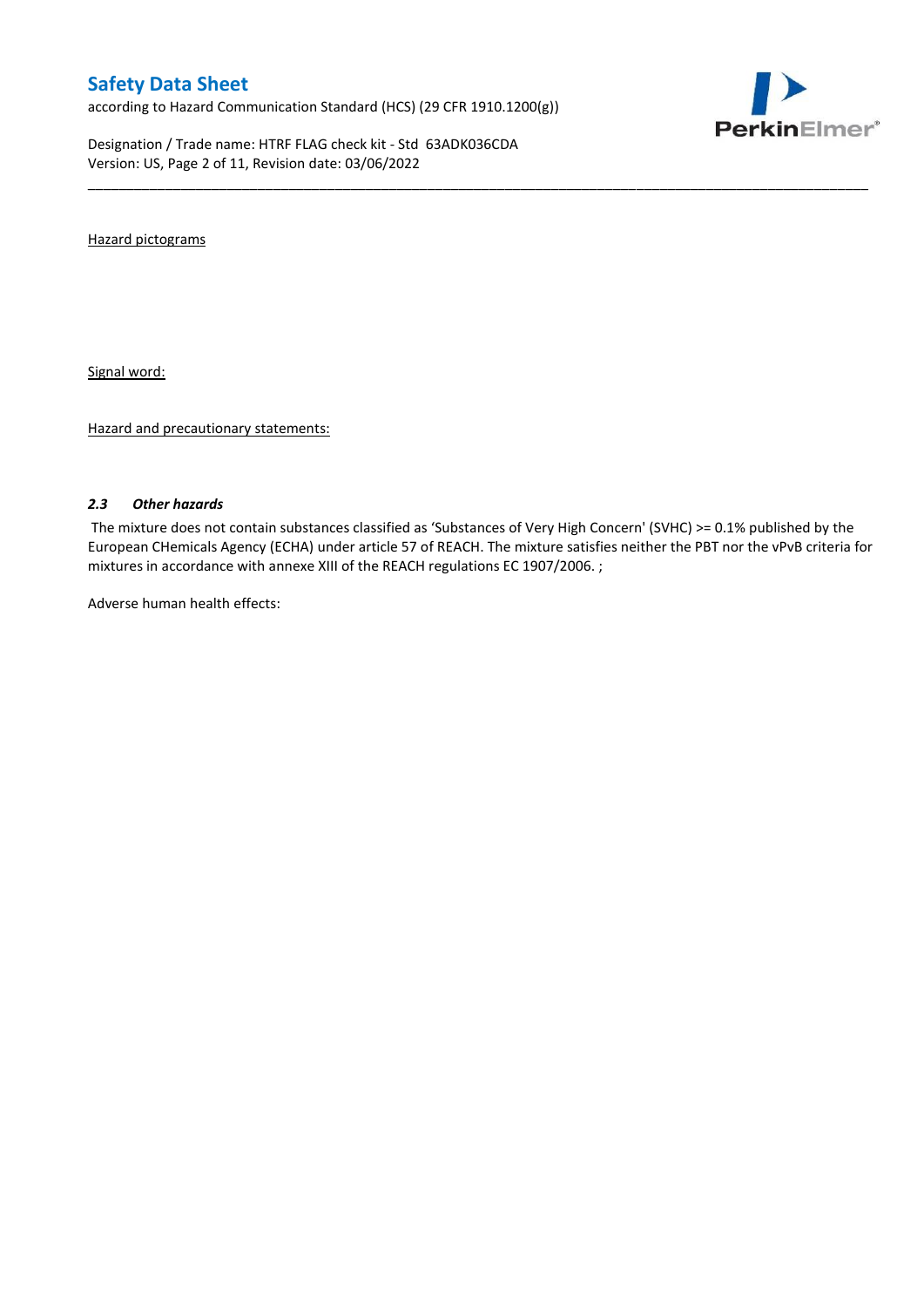according to Hazard Communication Standard (HCS) (29 CFR 1910.1200(g))



Designation / Trade name: HTRF FLAG check kit - Std 63ADK036CDA Version: US, Page 3 of 11, Revision date: 03/06/2022

### **Section 3 : Composition/information on ingredients**

### *3.2 Mixtures*

Hazardous ingredients:

This mixture does not contain any hazardous substances at the concentration limits given in Regulation (EC) No. 1272/2008 and OSHA Hazard Communication Standard 29 CFR 1910.1200.

\_\_\_\_\_\_\_\_\_\_\_\_\_\_\_\_\_\_\_\_\_\_\_\_\_\_\_\_\_\_\_\_\_\_\_\_\_\_\_\_\_\_\_\_\_\_\_\_\_\_\_\_\_\_\_\_\_\_\_\_\_\_\_\_\_\_\_\_\_\_\_\_\_\_\_\_\_\_\_\_\_\_\_\_\_\_\_\_\_\_\_\_\_\_\_\_\_\_\_\_\_

Additional information:

Full text of H- and EUH-phrases: see SECTION 16.

### **Section 4 : First aid measures**

#### *4.1 Description of first aid measures*

**General information**: Do not leave affected person unattended. ; Remove affected person from the danger area and lay down. ;

**Following inhalation**: In case of respiratory tract irritation, consult a physician. ; Provide fresh air. ;

**Following skin contact**:After contact with skin, wash immediately with water ; Remove contaminated clothing ;

**Following eye contact**: After contact with the eyes, rinse with water with the eyelids open for a sufficient length of time, then consult an ophthalmologist immediately. ;

**Following ingestion**: Do NOT induce vomiting. ; Give nothing to eat or drink. ; If accidentally swallowed rinse the mouth with plenty of water (only if the person is conscious) and obtain immediate medical attention. ; **Self-protection of the first aider**:

#### *4.2 Most important symptoms and effects, both acute and delayed*

Symptoms: No known symptoms to date. ; Effects:

### *4.3 Indication of any immediate medical attention and special treatment needed*

Notes for the doctor:

## **Section 5 : Firefighting measures**

#### *5.1 Extinguishing media:*

Suitable extinguishing media: This product is not flammable. Use extinguishing agent suitable for type of surrounding fire ;

#### *5.2 Special hazards arising from the substance or mixture*

Hazardous combustion products: /

### *5.3 Advice for fire-fighters*

Wear Protective clothing. ; Additional information: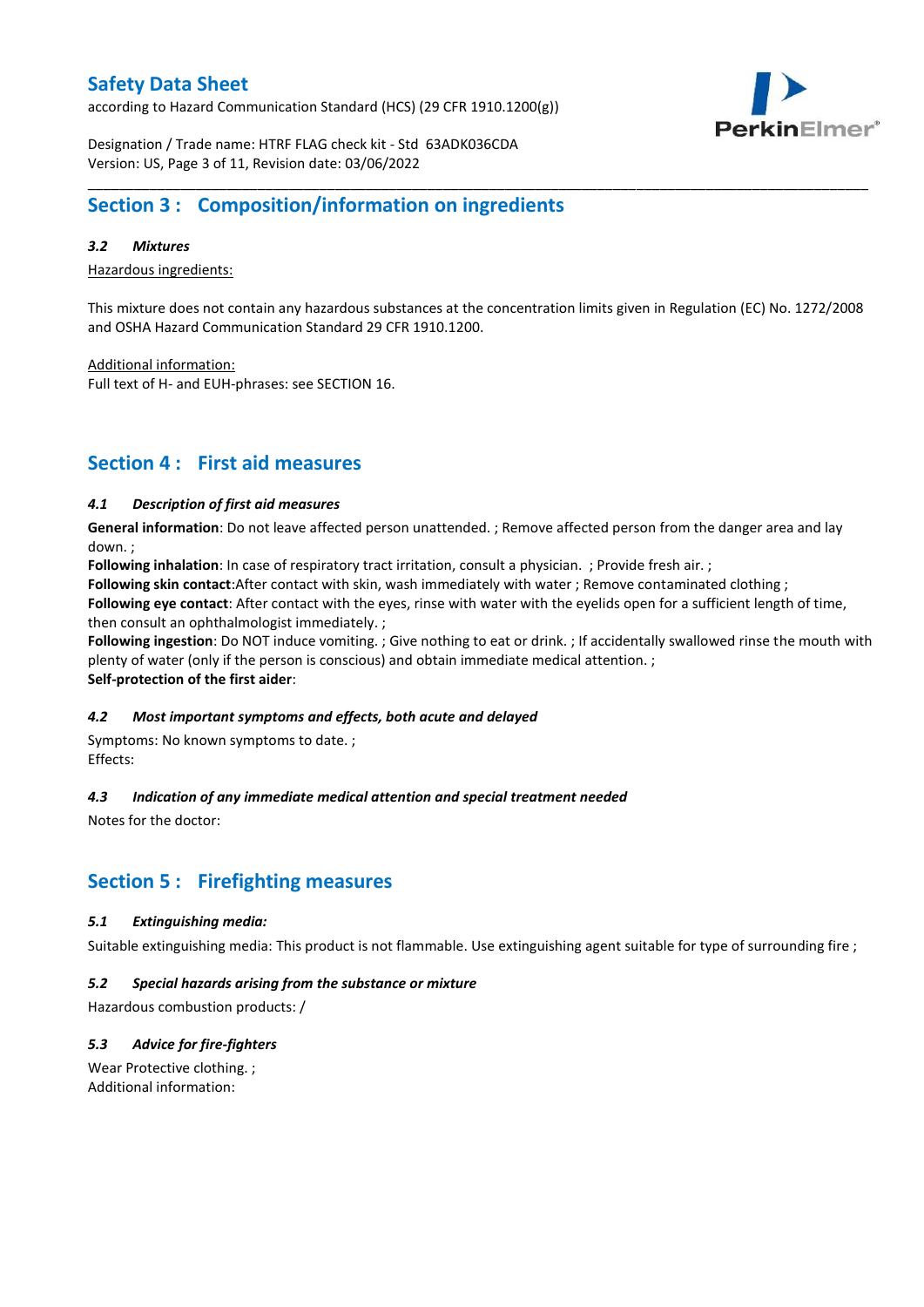according to Hazard Communication Standard (HCS) (29 CFR 1910.1200(g))



Designation / Trade name: HTRF FLAG check kit - Std 63ADK036CDA Version: US, Page 4 of 11, Revision date: 03/06/2022

### **Section 6 : Accidental release measures**

### *6.1 Personal precautions, protective equipment and emergency procedures*

Emergency procedures: Provide adequate ventilation. ; Emergency procedures: Remove persons to safety. ; Personal precautions: Use personal protection equipment (see section 8). ;

\_\_\_\_\_\_\_\_\_\_\_\_\_\_\_\_\_\_\_\_\_\_\_\_\_\_\_\_\_\_\_\_\_\_\_\_\_\_\_\_\_\_\_\_\_\_\_\_\_\_\_\_\_\_\_\_\_\_\_\_\_\_\_\_\_\_\_\_\_\_\_\_\_\_\_\_\_\_\_\_\_\_\_\_\_\_\_\_\_\_\_\_\_\_\_\_\_\_\_\_\_

### *6.2 Environmental precautions*

Do not allow to enter into surface water or drains. ; Ensure all waste water is collected and treated via a waste water treatment plant. ;

#### *6.3 Methods and material for containment and cleaning up*

For cleaning up: Suitable material for taking up: Absorbing material, organic ; Other information:

### *6.4 Reference to other sections*

Additional information:

## **Section 7 : Handling and storage**

### *7.1 Precautions for safe handling*

#### Protective measures:

Advice on safe handling: Avoid contact with skin, eyes and clothes. ; Avoid: Eye contact ; Avoid: Generation/formation of aerosols ; Avoid: Skin contact ; Avoid: inhalation ; In the immediate working surroundings there must be: Emergency shower installed ; In the immediate working surroundings there must be: Provide eye shower and label its location conspicuously ; Wash contaminated clothing immediately. ;

Fire preventions:

Do not eat, drink or smoke in areas where reagents are handled. ; Do not pipet by mouth ; Wear suitable one-way gloves at work ;

Advice on general occupational hygiene : Handle in accordance with good industrial hygiene and safety practice ; Observe technical data sheet. ; Remove contaminated, saturated clothing. ; Wash hands before breaks and after work. ;

### *7.2 Conditions for safe storage, including any incompatibilities*

Requirements for storage rooms and vessels: Keep container tightly closed. ; Keep-store only in original container or in properly labeled containers ; Hints on storage assembly: Materials to avoid:

Further information on storage conditions:

### *7.3 Specific end uses:*

Recommendations on specific end uses: Observe technical data sheet. ;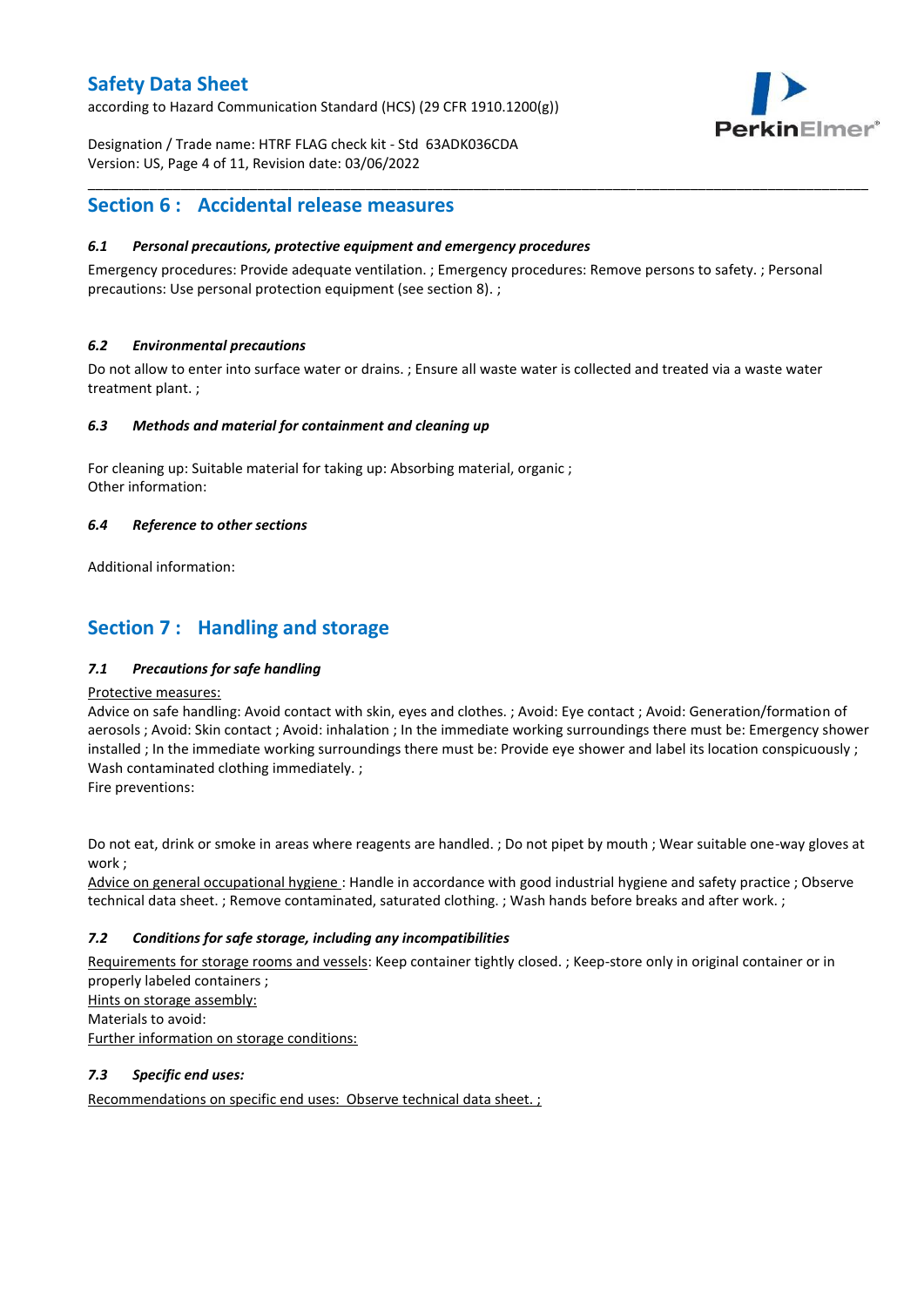according to Hazard Communication Standard (HCS) (29 CFR 1910.1200(g))



Designation / Trade name: HTRF FLAG check kit - Std 63ADK036CDA Version: US, Page 5 of 11, Revision date: 03/06/2022

# **Section 8 : Exposure controls/personal protection**

### *8.1 Control parameters*

Preliminary remark:

- 8.1.1 Occupational exposure limits:
	- OSHA (USA)

### 8.1.2 DNEL/PNEC-values:

- DNEL worker
- DNEL consumer
- PNEC

#### *8.2 Exposure controls*

8.2.1 Appropriate engineering controls:

Technical measures and appropriate working operations should be given priority over the use of personal protective equipment. See section 7

\_\_\_\_\_\_\_\_\_\_\_\_\_\_\_\_\_\_\_\_\_\_\_\_\_\_\_\_\_\_\_\_\_\_\_\_\_\_\_\_\_\_\_\_\_\_\_\_\_\_\_\_\_\_\_\_\_\_\_\_\_\_\_\_\_\_\_\_\_\_\_\_\_\_\_\_\_\_\_\_\_\_\_\_\_\_\_\_\_\_\_\_\_\_\_\_\_\_\_\_\_

8.2.2 Personal protective equipment:

Eye / Face protection: Safety glasses with side-shields ;

Skin protection: Gloves ; Laboratory coats ;

Respiratory protection:Ensure adequate ventilation ;

Thermal hazards:

8.2.3 Environmental exposure controls:

Consumer exposure control

Measures related to consumer uses of the substance (as such or in mixtures): Measures related to the service life of the substance in articles:

# **Section 9 : Physical and chemical properties**

### *9.1 Information on basic physical and chemical properties*

**A**ppearance

| N                     |            |
|-----------------------|------------|
| Physical state        | Liguid     |
| Colour                | Colorless: |
| Odour                 |            |
| Odour threshold (ppm) |            |

|                    | Value | Concentration<br>(mol/L) | Method | Temperature (°C) | Pressure (kPa) | Remark |
|--------------------|-------|--------------------------|--------|------------------|----------------|--------|
| pН                 |       |                          |        |                  |                |        |
| Melting point (°C) |       |                          |        |                  |                |        |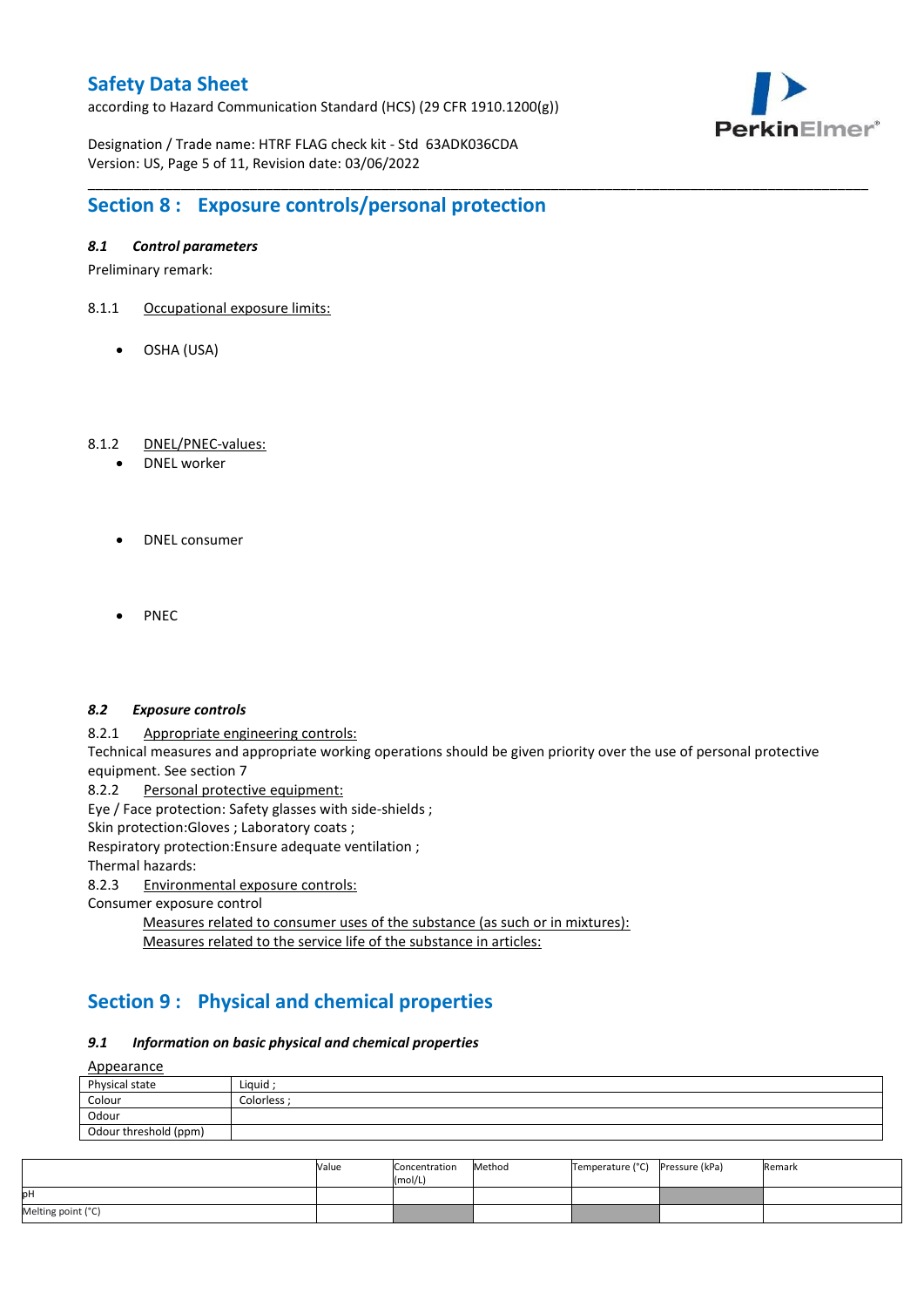according to Hazard Communication Standard (HCS) (29 CFR 1910.1200(g))



Designation / Trade name: HTRF FLAG check kit - Std 63ADK036CDA Version: US, Page 6 of 11, Revision date: 03/06/2022

| Freezing point (°C)                                         |  |                                           |  |  |  |
|-------------------------------------------------------------|--|-------------------------------------------|--|--|--|
| Initial boiling point/boiling range (°C)                    |  |                                           |  |  |  |
| Flash point (°C)                                            |  |                                           |  |  |  |
| Evaporation rate (kg/m <sup>2</sup> /h)                     |  |                                           |  |  |  |
| Flammability (type: ) (%)                                   |  |                                           |  |  |  |
| Upper/lower<br>flammability or explosive<br>limits          |  | Upper explosive limit<br>(%)              |  |  |  |
|                                                             |  | Lower explosive limit (%)                 |  |  |  |
| Vapour pressure (kPa)                                       |  |                                           |  |  |  |
| Vapour density (g/cm <sup>3</sup> )                         |  |                                           |  |  |  |
|                                                             |  | Density (g/cm <sup>3</sup> )              |  |  |  |
| Densities                                                   |  | Relative density (g/cm <sup>3</sup> )     |  |  |  |
|                                                             |  | Bulk density (g/cm <sup>3</sup> )         |  |  |  |
|                                                             |  | Critical density (g/cm <sup>3</sup> )     |  |  |  |
| Solubility (Type: ) (g/L)                                   |  |                                           |  |  |  |
| Partition coefficient (log Pow)<br>n-octanol/water at pH :  |  |                                           |  |  |  |
| Auto-ignition temperature (°C)                              |  |                                           |  |  |  |
| Decomposition temperature (°C)<br>Decomposition energy : kJ |  |                                           |  |  |  |
| Viscosity                                                   |  | Viscosity, dynamic (poiseuille)           |  |  |  |
|                                                             |  | Viscosity, cinematic (cm <sup>3</sup> /s) |  |  |  |
|                                                             |  | Explosive properties                      |  |  |  |
|                                                             |  | Oxidising properties                      |  |  |  |

### *9.2 Other information:*

No other relevant data available

# **Section 10 : Stability and reactivity**

#### *10.1 Reactivity*

This material is considered to be non-reactive under normal use conditions. ;

#### *10.2 Chemical stability*

- *10.3 Possibility of hazardous reactions*
- *10.4 Conditions to avoid:*

#### *10.5 Incompatible materials:*

### *10.6 Hazardous decomposition products:*

Does not decompose when used for intended uses. ; Thermal decomposition can lead to the escape of irritating gases and vapors. ;

### **Section 11 : Toxicological information**

Toxicokinetics, metabolism and distribution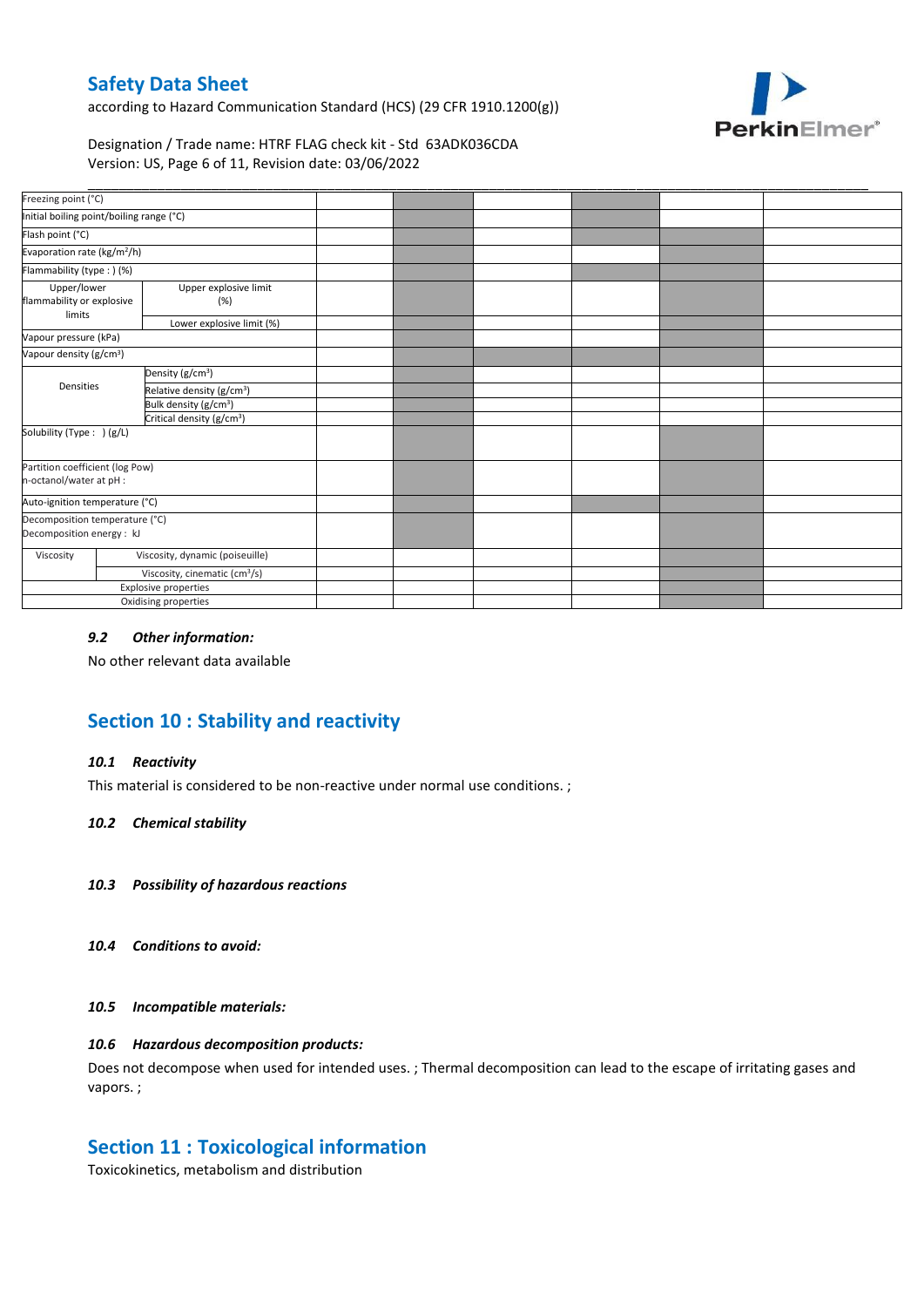according to Hazard Communication Standard (HCS) (29 CFR 1910.1200(g))

\_\_\_\_\_\_\_\_\_\_\_\_\_\_\_\_\_\_\_\_\_\_\_\_\_\_\_\_\_\_\_\_\_\_\_\_\_\_\_\_\_\_\_\_\_\_\_\_\_\_\_\_\_\_\_\_\_\_\_\_\_\_\_\_\_\_\_\_\_\_\_\_\_\_\_\_\_\_\_\_\_\_\_\_\_\_\_\_\_\_\_\_\_\_\_\_\_\_\_\_\_

PerkinElmer®

Designation / Trade name: HTRF FLAG check kit - Std 63ADK036CDA Version: US, Page 7 of 11, Revision date: 03/06/2022

### *11.1 Information on toxicological effects*

Substances

**Acute toxicity**

Animal data: Acute oral toxicity:

Acute dermal toxicity:

Acute inhalative toxicity:

Practical experience / human evidence: Assessment / Classification: General Remark:

#### **•** Skin corrosion/irritation

Animal data:

In-vitro skin test method: In-vitro skin test result:

Assessment / Classification:

**Eye damage/irritation**

Animal data:

In vitro eye test method: In vitro eye test result: Assessment / Classification:

> C**MR effects (carcinogenity, mutagenicity and toxicity for reproduction)** o Germ cell mutagenicity:

Animal data:

Assessment / Classification:

o Carcinogenicity

Practical experience / human evidence: Animal data:

Other information: Assessment / Classification:

o Reproductive toxicity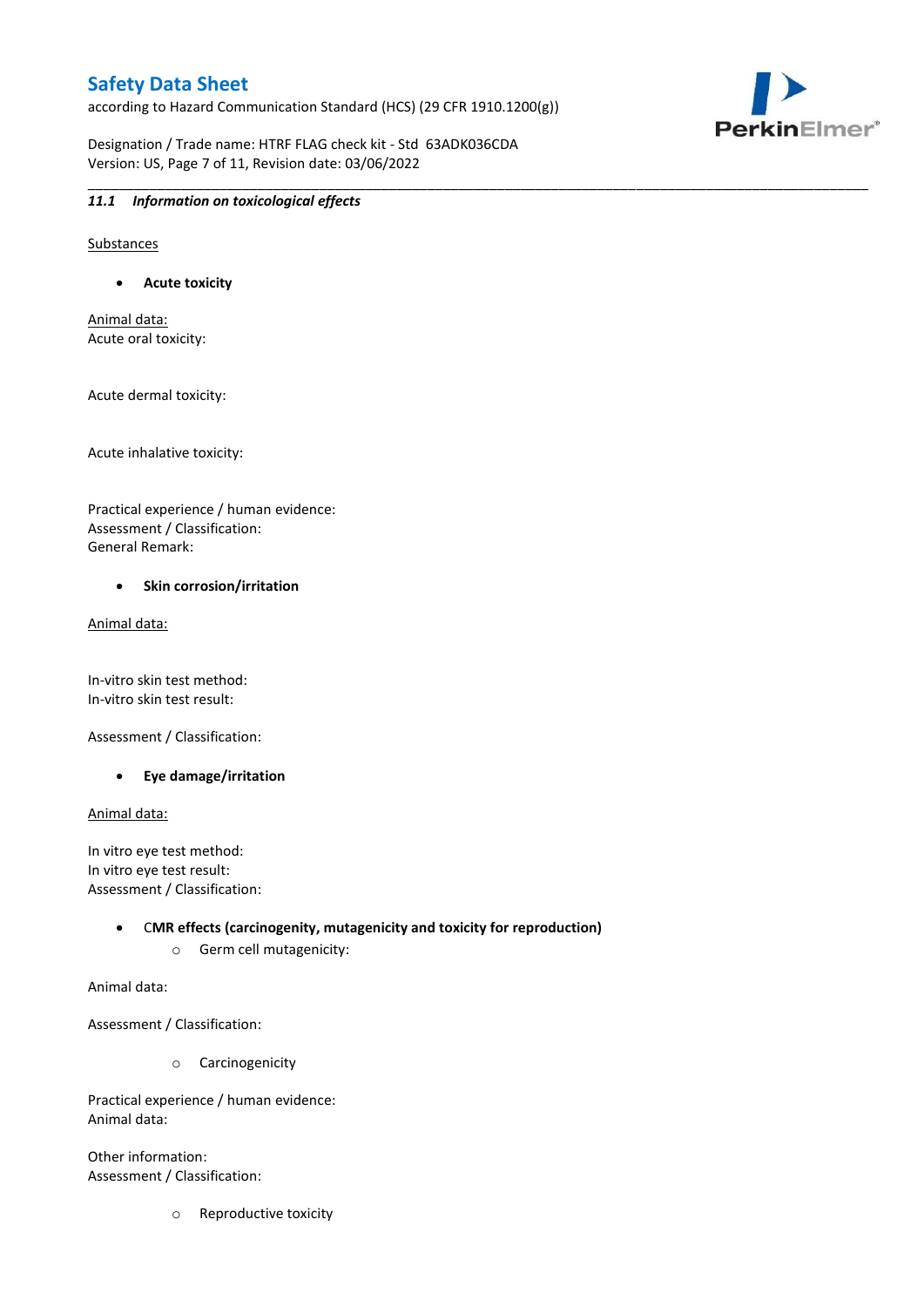according to Hazard Communication Standard (HCS) (29 CFR 1910.1200(g))

\_\_\_\_\_\_\_\_\_\_\_\_\_\_\_\_\_\_\_\_\_\_\_\_\_\_\_\_\_\_\_\_\_\_\_\_\_\_\_\_\_\_\_\_\_\_\_\_\_\_\_\_\_\_\_\_\_\_\_\_\_\_\_\_\_\_\_\_\_\_\_\_\_\_\_\_\_\_\_\_\_\_\_\_\_\_\_\_\_\_\_\_\_\_\_\_\_\_\_\_\_



Designation / Trade name: HTRF FLAG check kit - Std 63ADK036CDA Version: US, Page 8 of 11, Revision date: 03/06/2022

Practical experience / human evidence: Animal data:

Other information: Assessment / Classification:

Overall assessment on CMR properties:

- **Specific target organ toxicity (single exposure)**
	- o STOT SE 1 and 2

Animal data:

Other information:

o STOT SE 3

Practical experience / human evidence:

Other information: Assessment / Classification:

#### **Specific target organ toxicity (repeated exposure)**

Practical experience / human evidence: Animal data:

Assessment / Classification: Other information

**Aspiration hazard**

Practical experience / human evidence: Experimental data: viscosity data: see SECTION 9. Assessment / Classification: Remark:

11.1.1 Mixtures No toxicological information is available for the mixture itself

## **Section 12 : Ecological information**

In case that test data regarding one endpoint/differentiation exist for the mixture itself, the classification is carried out according to the substance criteria (excluding biodegradation and bioaccumulation). If no test data exist, the criteria for mixture classification has to be used (calculation method); in this case the toxicological data of the ingredients are shown.

#### *12.1 Aquatic toxicity:*

Acute (short-term) fish toxicity

Chronic (long-term) fish toxicity

Acute (short-term) toxicity to crustacea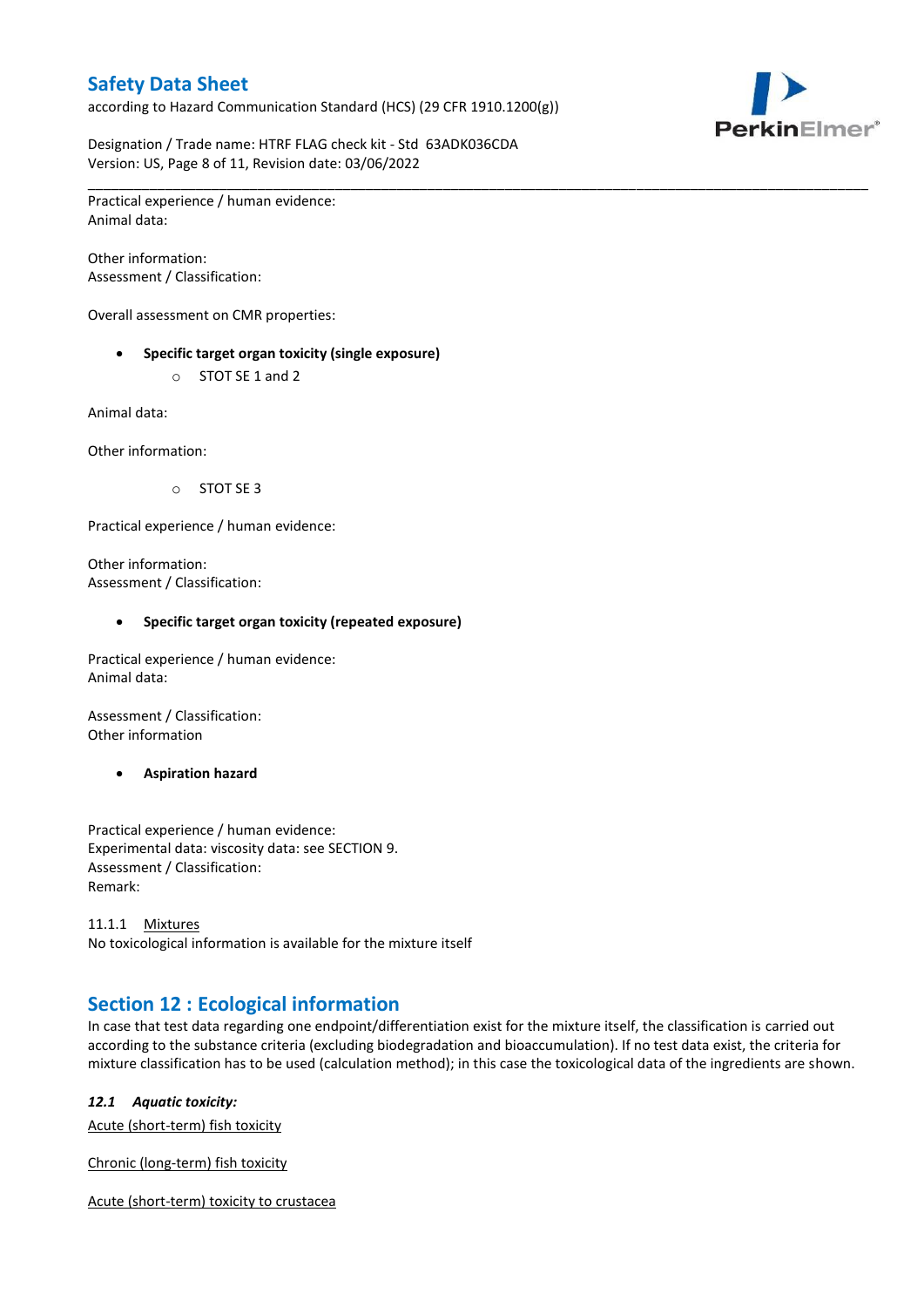according to Hazard Communication Standard (HCS) (29 CFR 1910.1200(g))

\_\_\_\_\_\_\_\_\_\_\_\_\_\_\_\_\_\_\_\_\_\_\_\_\_\_\_\_\_\_\_\_\_\_\_\_\_\_\_\_\_\_\_\_\_\_\_\_\_\_\_\_\_\_\_\_\_\_\_\_\_\_\_\_\_\_\_\_\_\_\_\_\_\_\_\_\_\_\_\_\_\_\_\_\_\_\_\_\_\_\_\_\_\_\_\_\_\_\_\_\_



Designation / Trade name: HTRF FLAG check kit - Std 63ADK036CDA Version: US, Page 9 of 11, Revision date: 03/06/2022

### Chronic (long-term) toxicity to crustacea

Acute (short-term) toxicity to algae and cyanobacteria

Toxicity to microorganisms and other aquatic plants / organisms

Assessment / Classification:

### *12.2 Persistence and degradability* Biodegradation:

Abiotic Degradation:

Assessment / Classification:

### *12.3 Bioaccumulative potential*

Bioconcentration factor (BCF):

### *12.4 Mobility in soil*

- *12.5 Results of PBT and vPvB assessment*
- *12.6 Other adverse effects:*

Additional ecotoxicological information:

## **Section 13 : Disposal considerations**

#### *13.1 Waste treatment methods*

Waste treatment options: Dispose of waste according to applicable legislation. ;

Other disposal recommendations: Additional information:

# **Section 14 : Transport information**

### ADR/RID/AND/IMDG/IATA

| $\overline{\phantom{a}}$   |  |
|----------------------------|--|
| UN No.                     |  |
| UN Proper shipping name    |  |
| Transport hazard class(es) |  |
| Hazard label(s)            |  |
|                            |  |
| Packing group              |  |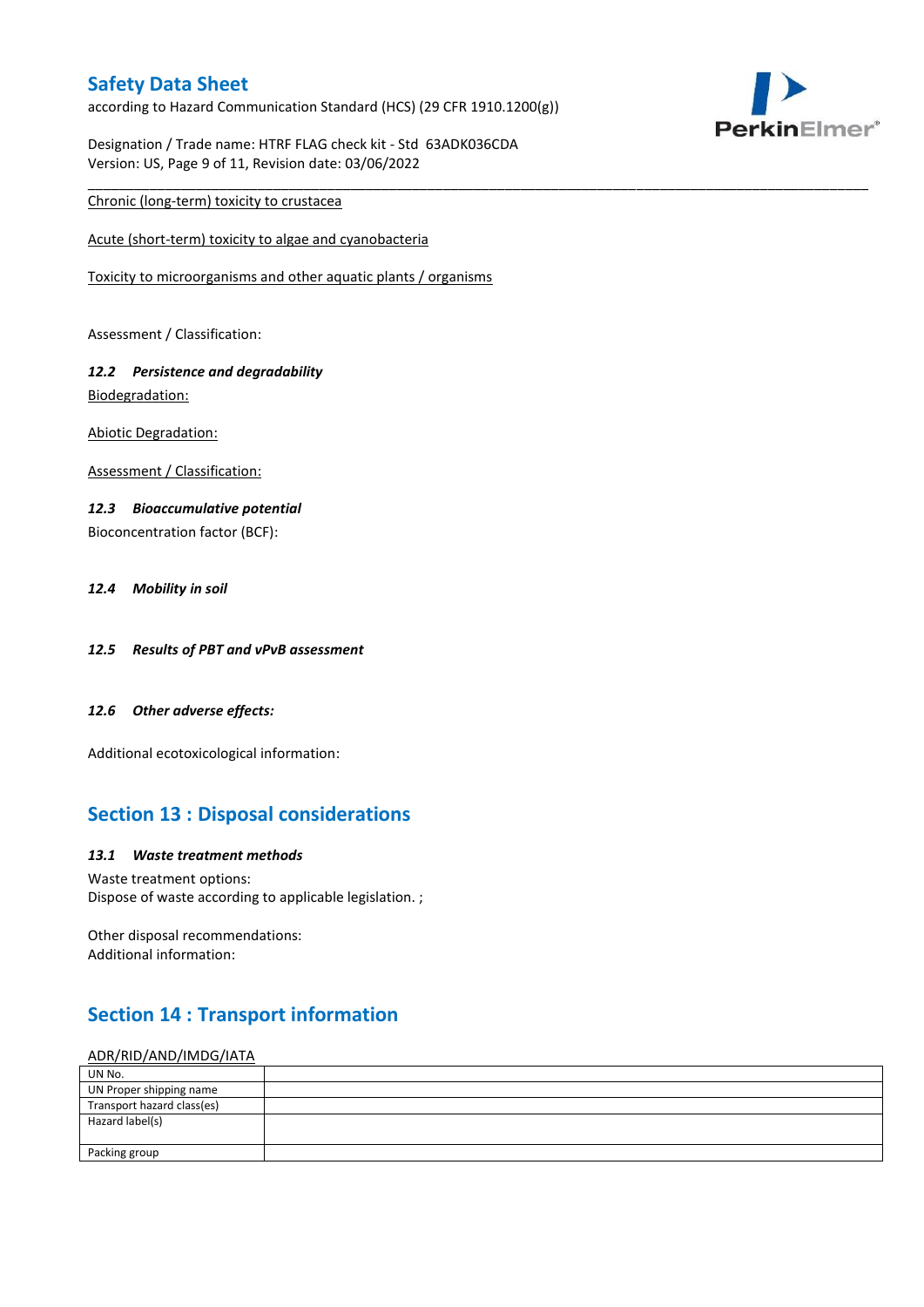according to Hazard Communication Standard (HCS) (29 CFR 1910.1200(g))



Designation / Trade name: HTRF FLAG check kit - Std 63ADK036CDA Version: US, Page 10 of 11, Revision date: 03/06/2022

#### \_\_\_\_\_\_\_\_\_\_\_\_\_\_\_\_\_\_\_\_\_\_\_\_\_\_\_\_\_\_\_\_\_\_\_\_\_\_\_\_\_\_\_\_\_\_\_\_\_\_\_\_\_\_\_\_\_\_\_\_\_\_\_\_\_\_\_\_\_\_\_\_\_\_\_\_\_\_\_\_\_\_\_\_\_\_\_\_\_\_\_\_\_\_\_\_\_\_\_\_\_ *Transport in bulk according to Annex II of MARPOL 73/78 and the IBC Code*

Land transport (ADR/RID) Classification code ADR: Special Provisions for ADR/RID:<br>
Limited quantities for ADR/RID: Excepted Quantities for ADR/RI Excepted Quantities for ADR/RID: Packing Instructions for ADR/RID: Special packing provisions for ADR/RID: Mixed packing provisions: Portable tanks and bulk containers Instructions: Portable tanks and bulk containers Special Provisions: ADR Tank Code: ADR Tank special provisions: Vehicle for tank carriage:  $S$  Special provisions for carriage Packages: Special provisions for carriage Bulk: Special provisions for carriage for loading, unloading and handling: Special Provisions for carriage Operation: Hazard identification No: Transport category (Tunnel restriction code): Sea transport (IMDG) Marine Pollutant: Subsidiary risk(s) for IMDG: Packing provisions for IMDG: Limited quantities for IMDG: Packing instructions for IMDG: IBC Instructions: IBC Provisions: IMO tank instructions: UN tank instructions: Tanks and bulk Provisions: EmS : Stowage and segregation for IMDG: Properties and observations: Inland waterway transport (ADN) Classification Code ADN: Special Provisions ADN: Limited quantities ADN: Excepted quantities ADN: Carriage permitted: Carriage permitted: Provisions concerning loading and unloading: Provisions concerning carriage: Number of blue cones/lights: Remark: Air transport (ICAO-TI / IATA-DGR) Subsidiary risk for IATA: Excepted quantity for IATA: Passenger and Cargo Aircraft Limited Quantities Packing Instructions: Passenger and Cargo Aircraft Limited Quantities Maximal Net Quantity : Passenger and Cargo Aircraft Packaging Instructions : Passenger and Cargo Aircraft Maximal Net Quantity : Cargo Aircraft only Packaging Instructions : Cargo Aircraft only Maximal Net Quantity : ERG code: Special Provisions for IATA:

## **Section 15 : Regulatory information**

#### *15.1 Safety, health and environmental regulations/legislation specific for the substance or mixture*

#### *15.2 Chemical Safety Assessment:*

For the following substances of this mixture a chemical safety assessment has been carried out :